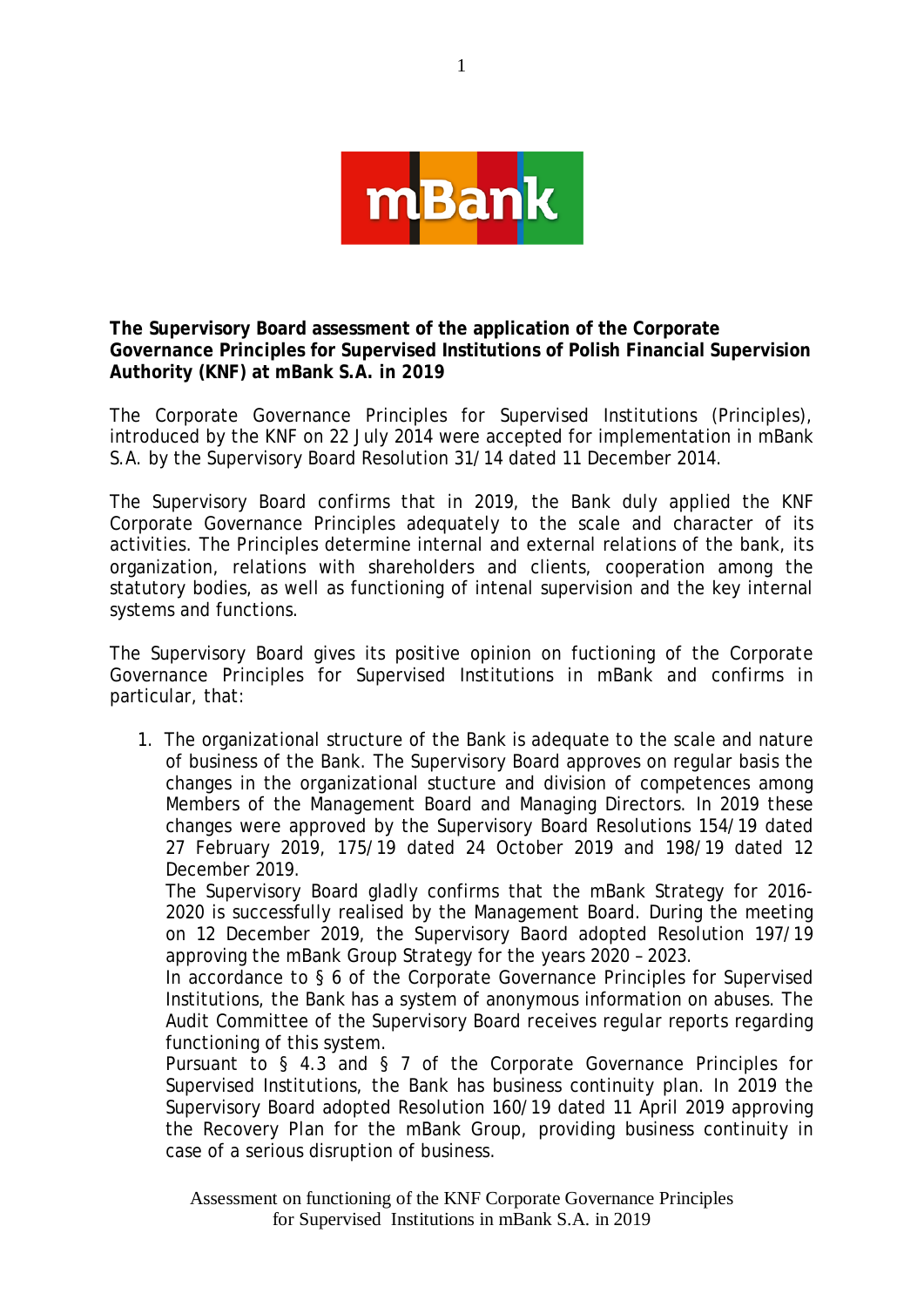- 2. The relation with shareholders of the Bank is duly and carefully applied, ensuring the interests of all shareholders. The Supervisory Board confirms the departure by the Bank from adopting the provisions of § 8(4) of the principles, which aims at facilitating electronic active participation of shareholders in the General Meeting. The Supervisory Board confirms the application of such a rule generates unnecessary legal and technical risks. For many years mBank has been broadcasting General Meetings in real time, however, without the possibility to engage in two-way on-line communication.
- 3. The Mangement Board is composed of 7 persons. The division of competences among the Management Board members, approved by the Supervisory Board, assures the proper control of the realization of Bank's goals in all areas of bank's activities. There is 1 woman in the Management Board. In accordance to the Policy on the assessment of qualifications of members of the supervisory body, management body and key finction holders in mBank (Suitability Policy), the Supervisory Board conducted the assessment process of the Management Board Members for 2019. The Supervisory Board assures tha all Members of the Mangement Board – individually and as a collective body, have required knowledge, competences, professional experience and reputation, adequate to perform their managerial functions. In the Management Board 5 of 7 members, including the President, have Polish citizenship and speak Polish. The Supervisory Board confirms the Bank's departure from adopting § 16(1), which states that the meetings of the managing body shall be held in Polish and if necessary an interpreter shall assist. The Supervisory Board confirms that the Bank's practice of holding Management Board meetings in English, without the participation of the interpreter is more efficient and allows to discuss and reach agreements without the participation of third parties (interpreters).
- 4. The Supervisory Board duly meets the requirement of proper supervision of all business areas of the Bank. In accordance to the Suitability Policy, the Supervisory Board Members also went through the assessment process for 2019. The Ordinary General Meeting confirmed that the Members of the Supervisory Board have required knowledge, experience and qualifications – their individual competences complement each other and ensure proper collegial supervision of all business areas of the company. The supervisory functions of the whole Supervisory Board are effectively supported by the activities of 4 committees (Executive and Nomination Committee, Audit Committee, Remuneration Committee and Risk Committee) performing their particular duties in various areas of Bank's activities. The Audit Committee members also have necessary competences and knowledge in accounting or finance. There are 2 women among the Supervisory Board members. In the composition of the Supervisory Board, at least half of its members, icluding the Chairman, have Polish citizenship and speak Polish. In 2019 the Supervisory Board held 6 meetings and adopted 72 resolutions. The Supervisory Board meetings are held in Polish with participation of the interpreter.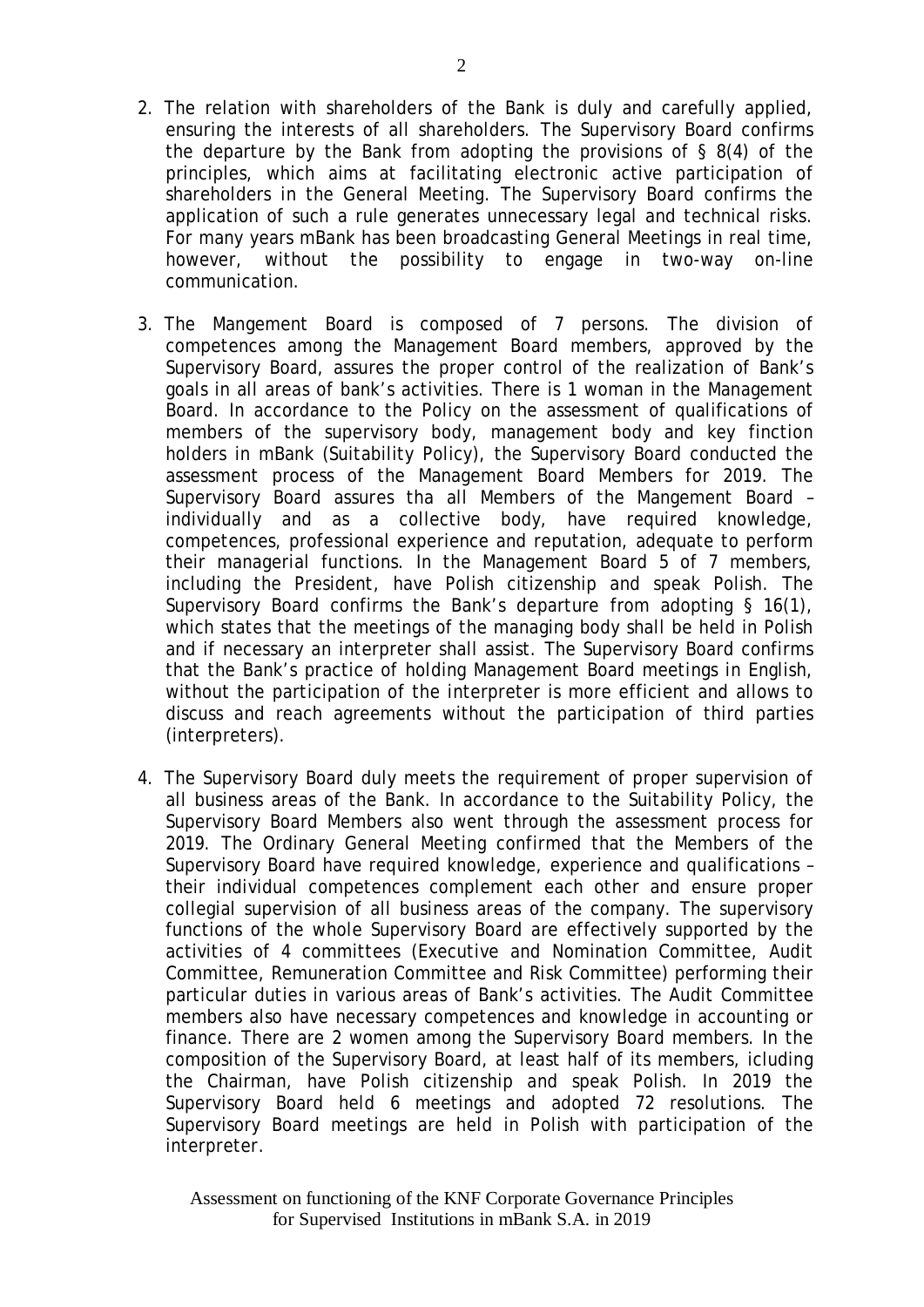- 5. In the opinion of the Supervisory Board, the Bank performs transparent remuneration policy for Members of the Mangement Board and persons in key positions in the Bank (Risk Takers). The remuneration policy of the key function holders and the banks' employees is discussed in details at the meetings of the Remuneration Committee of the Supervisory Board. In the past year, the Supervisory Board adopted Resolution 195/19 dated 12 December 2019 regarding updated risk takers remuneration policy of mBank S.A. During its meetings on 27 February 2019 and 12 December 2019, the Supervisory Board adopted Resolutions 145/19 and 196/19 regarding the Remuneration Policy for the Employees of mBank S.A. On 28 February 2020 The Supervisory Board adopted Resolution 209/20 gave, among others, its positive opinion regarding the functioning of the remuneration policy in mBank S.A. and forwarded it for the approval of the XXXIII Ordinary General Meeting.
- 6. The Supervisory Board confirms that the Bank performs proper information policy, promotion activities and in a fully transparent way communicates with the clients. The Bank has a systematic process of handling claims and complaints. The Supervisory Board monitors this process and periodic reports in this respect are discussed in details during the Supervisory Board Audit Committee meetings.
- 7. The key internal systems and functions in the Bank, in particular the internal control system and risk management are conducted appropriately, in accordance to the legal requirements and internal regulations. The internal control sysytem is in particular supervised by the Audit Committee of the Supervisory Board. During the Audit Committee meetings the directors of the Internal Audit Department and Compliance Department present their periodic reports. As per the recommendation of the Audit Committee, the Supervisory Board adopted on 27 February 2019 the following resolutions: Resolution 138/19 approving the Report of the Internal Audit Department for 2018, Resolution 139/19 approving the Strategy of the Internal Audit Department for the years 2019 – 2021, and Resolution 140/19 regarding the approval of the Compliance Department Plan for 2019.

The Audit Committee reviews and monitors on regular basis the financial reporting process. During each Audit Committee meeting, the representatives of the external auditor present regular information in this respect. On 27 February 2019 the Supervisory Board adopted Resolution 133/19 and gave its positive opinion on the functioning of the Audit Committee and the external auditor rebiewing the financial statements of the Bank, and confirmed that the financial statements are in line with the accounting books of the Bank.

The Bank has an effective risk management system. The Supervisory Board receives for each meeting a risk report, which is discussed in details at the Supervisory Board Risk Committee meetings. As the result of the annual review of the internal capital and liquidity adequacy assessement process, and following the recommendations of the Risk Committee, in 2019 the Supervisory Board approved the update of the documents on risk

Assessment on functioning of the KNF Corporate Governance Principles for Supervised Institutions in mBank S.A. in 2019